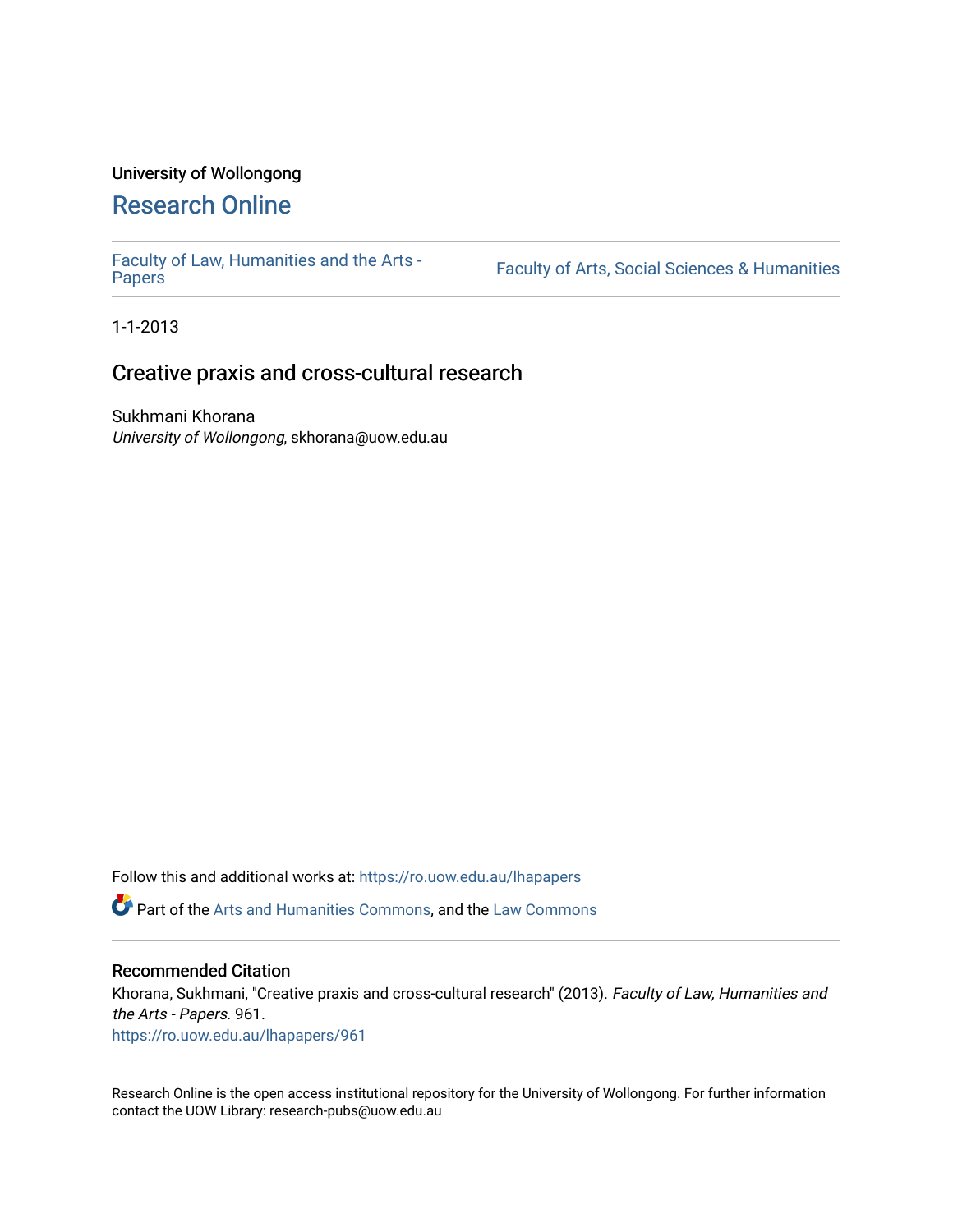### Creative praxis and cross-cultural research

### Abstract

This article theorises the process of conducting and exhibiting cross-cultural research through a particular kind of creative praxis, a hybrid visual essay. Beginning with a model for understanding such a visual form, I then go on to detail the pre-production, production and post-production stages. This helps comprehend the potential cross-cultural impact of the chosen methodology, as well as the consequences of various production choices. The article ends with an overview of the impact of the screenings of the visual essay.

### Keywords

creative, cross, cultural, research, praxis

### **Disciplines**

Arts and Humanities | Law

### Publication Details

Khorana, S. (2013). Creative praxis and cross-cultural research. New Scholar, 2 (1), 181-188.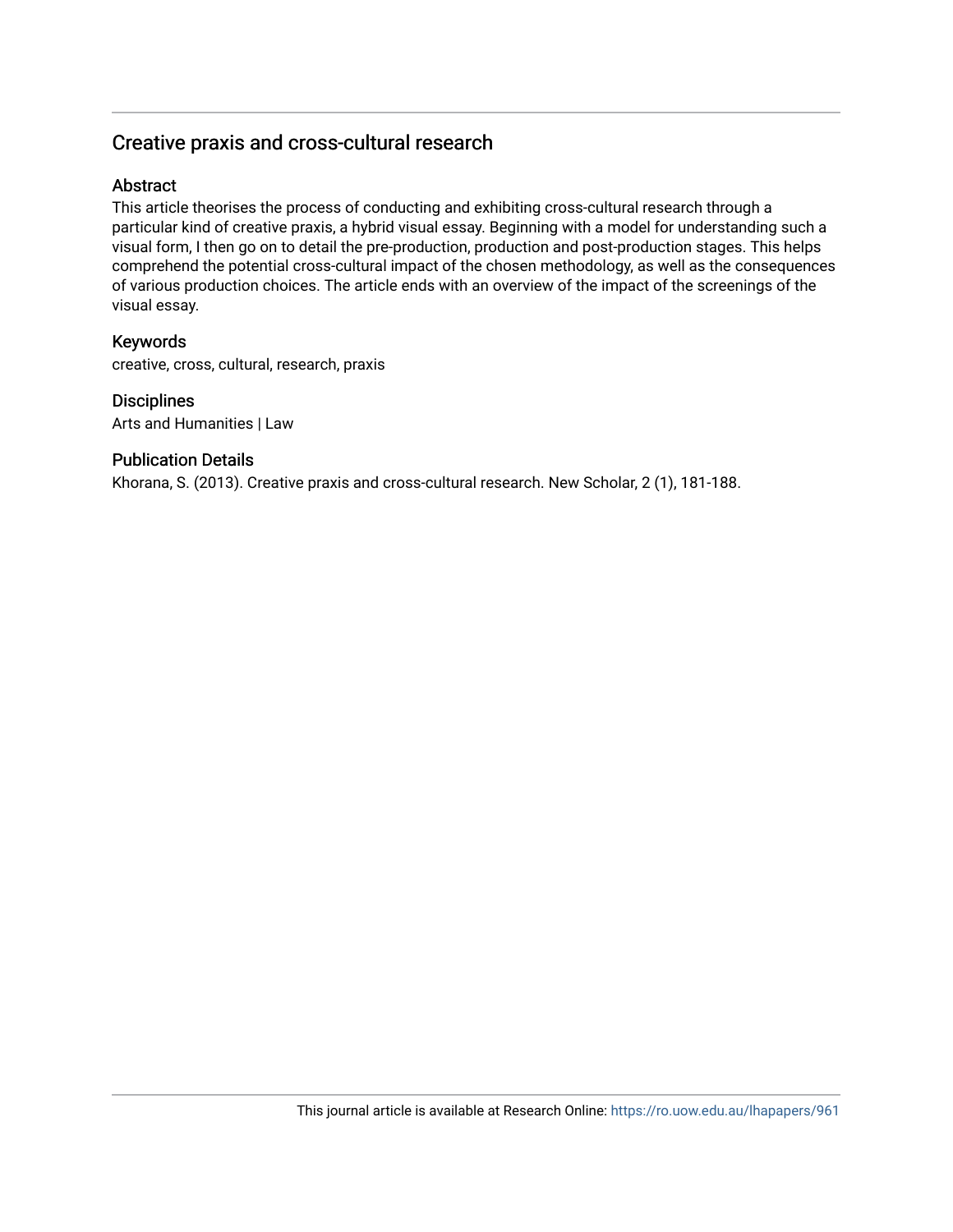# Creative Praxis and Cross-Cultural Research

## **Sukhmani Khorana**

*University of Wollongong*

### *COMMENTARY*

*I Journey like a Paisley* (available at http://vimeo.com/9520203) is a hybrid visual essay of the kind that Peter Thompson defines in 'The Cinematic Essay' as incorporating the documentary, fiction and experimental genres where appropriate. Its hybridity is attributed not only to the mixing of the genres of autobiography, interview documentary and cultural text, but also to the criss-crossing of disciplinary and ethno-political boundaries. Nonetheless, in employing a definite time, place and

subject, that is, a random sample of young people of Indian origin residing in Adelaide during the spring of  $2008$ , the visual essay aims for the coherence of a situated creative practice. In aesthetic terms, it draws inspiration from Indian-Australian filmmaker Safina Uberoi's *My Mother India*  (2001), and Australian director Gillian Armstrong's *Unfolding Florence* (2006). While there are obvious parallels with the former film in terms of examining personal lives that cross between Indian and Australian homes, the latter is a strong influence in terms of its use of Florence Broadhurst's wallpaper art as a motif.

The form of this piece of creative research can be theorised using Elizabeth McIntyre's self-reflexive account of the methods used to produce a script. In this account, 'Facilitating the Script,' she adapts Mihaly Csikszentmihalyai's systems model of creativity to conclude that 'the researcher is placed within the complex system of interaction between the individual, field and domain in the creative process.' As a genre and a creative form, the visual essay is a remix; it is in this remixing that it produces both a novel methodology for cultural research, and also wide-ranging impact that crosses disciplinary boundaries within the academy, as well as embodying the potential (through its remixed content and process-oriented form) to be accessible to the wider community beyond academia.

The methodology that I adopted in the making of the visual essay, and in writing this reflective scholarly commentary examining its crossover (that is, crosscultural as well as cross-disciplinary) impact mirrors Robyn Stewart's notion of a 'neonarrative.' This is a narrative that uses a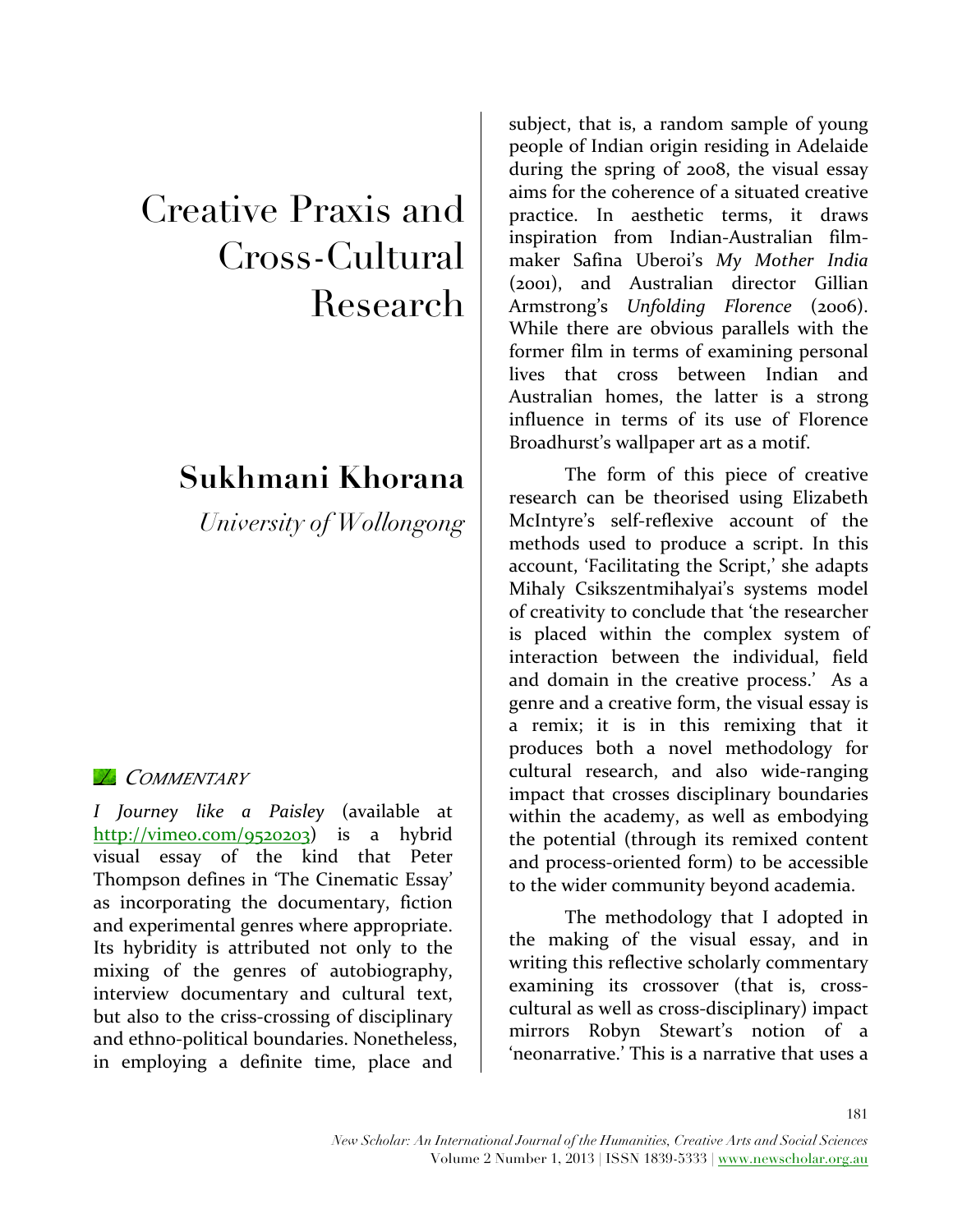*bricolage* of qualitative research methods, and is both located between and is a crossover that links theory and practice (130). The autobiographical register used throughout is not a mere nod to practicebased research, but a symptom of the diasporic location of both the visual and the written narratives. As renowned postcolonial academic and creative practitioner Trinh Minh-ha notes, writers of colour and Third World writers of the diaspora are often condemned to write only autobiographical works (28). However, she adds that in order to start the travel anew, such writers and creative practitioners open up and pass on their stories  $(28)$ , and herein lies both the importance of their autobiographical voice, as well as the genesis of its cross-disciplinary and crosscultural impact. At the same time, the hybrid form of the visual essay allows it to appropriate popular cultural forms such as the bright and culturally distinctive visual aesthetics associated with Bollywood cinema, as well as the reflective voiceover common in the literary memoir or observational documentary genres. In other words, the mix of high and low, and of culture-specific and culture-spanning content and form lends the visual essay its cross-disciplinary and cross-cultural appeal. This is not dissimilar to the appropriation of *Bhangra* music by diasporic South Asians in the UK, for instance. According to Michael Giardina, as a transnational performance of culture and community, *Bhangra* 'reveals the processes by which multiple diasporas intersect both with one another and with the national spaces that they are continuously negotiating and challenging'  $(34)$ . It is such resistance and re-articulation, and not a mere repetition of fixed home or

host culture discourses that brings the identities and issues of migrants to the attention of the wider community.

I will now narrativise each stage of the production of *I* Journey like a Paisley, and thereby enact the research methodology explained above for the hybrid visual essay (involving autobiography, narrativising and theorising).

## *PRE-PRODUCTION*

The narrative of *I Journey like a Paisley* is Indian-Australian in that it reflects the identity of the maker as well as the filming locations. It is remixed in terms of theoretical discourse, and in line with the model of 'situated knowledge,' that is, producing knowledge that is specific to a local context, yet transcends its location. According to Minh-ha, 'the tale' is a literary genre that belongs to all countries in the sense that 'its extreme mobility has been valued both for its local specificity and for its capacity to speak across cultural and ethnic boundaries' (29). Such a narrative, with appropriate motifs and discourses, is crucial to the success of the cross-cultural and cross-disciplinary endeavour.

In order to signify cross-cultural communication in *I Journey Like a Paisley*, I was keen to select a visual motif with global as well as locally specific resonance. My mother is a trained textile designer, and as a child, I often saw her paint and print the paisley pattern on the numerous fabrics that she exhibited, and later sold in her boutique. As a young adult, I was beginning to realise that my fascination with the paisley pattern had accompanied me to Australia. In my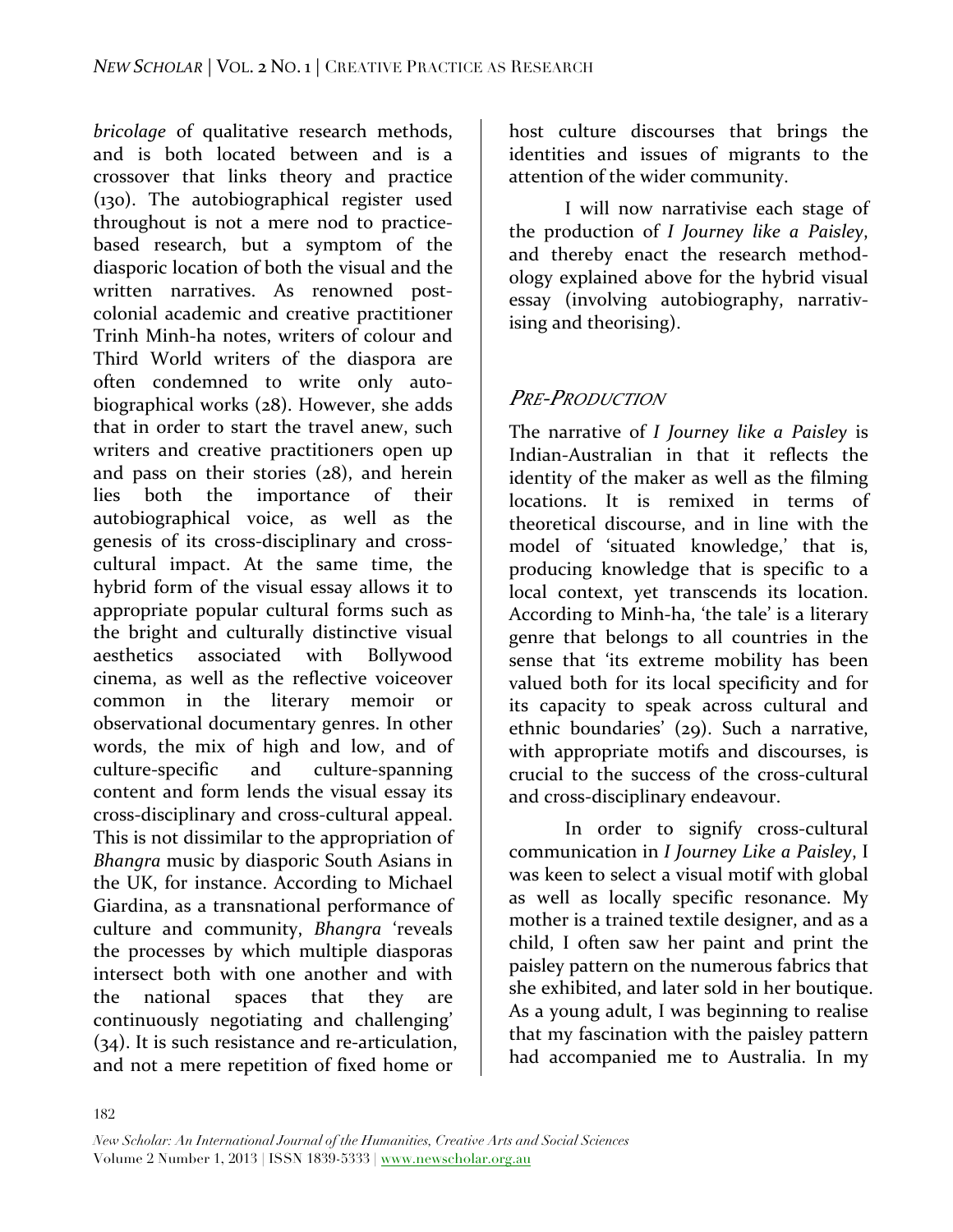undergraduate years, I often found myself walking into the Oxfam Community Trade store across the road from the university to just browse and look at 'ethnic' patterns and hues. As a graduate student, I began to don fusion garb more confidently. I wanted this comfort with Indian-inspired clothing, the inner-as-outer idea to be reflected in the visual essay. However, I was also keen to research the history of these textiles, and revisit my mother's designs and possessions so as not to be seen as merely appropriating the 'exotic.' In other words, I saw this contextual/historical research as a significant component of cross-cultural creative practice.

It was therefore opportune that I visited India at a time when I was in need of renewing my ties with family and friends, as well as in search of the resilient thread that makes Indian textiles and patterns historical yet contemporary, situated yet mobile. I was not merely going back, but also had the privilege of looking at the personal, political and poetic histories of textiles (and my family's entrenchment in them) from a diasporic perspective. A crucial leg of my journey was a trip to the newly created Indian state of Uttaranchal, which is flanked by the Himalayas in the north. After visiting friends in the capital Dehradun, I took off for the holy city of Haridwar with my sister. Located on the banks of the Ganges, Haridwar is known for its Hindu pilgrims who flock to the river for communal baths and an evening prayer ceremony, as well as its countless homes for celibate retirees. On reaching the riverbank, I was overcome by the spectacle of the mass of humanity who felt so strongly about taking a dip in obviously polluted waters. This was the

Indian heartland—a version of India that I hadn't seen during my growing years in the multi-ethnic state of Jammu and Kashmir. I woke up to the possibility that the interviewees for my visual essay may not associate with the paisley and its bordercrossing connotations. At the same time, I realised that the paisley was merely my filter for viewing their stories, not an imposition. Such a filter was necessary so as to poetically render migration stories that resisted dominant discourses even as they re-articulated hybrid identities and experiences in a constructive manner. This was similar to the aesthetic strategies advocated by filmmaker-scholar Diem-My T. Bui. According to Bui, an experiential performance by Vietnamese American women titled Miss Saigon with the Wind is significant not just for responding to dominant images of Vietnamese women, but also for producing more complex selfrenderings (295-297). 

With the heterogeneous nature of Indian lives and fabrics in mind. I visited the National Calico Textile Museum in the city of Ahmedabad, which is renowned for its cotton industry. It is also the site of Mahatma Gandhi's Sabarmati Ashram where he first began to spin cloth to encourage widespread rejection of British goods. The museum itself was enlightening in its breadth of states and corresponding patterns or styles of embroidery covered, but also steeped in tradition and not very encouraging of photography or further scholarly work. I then had the opportunity to visit the fabric industry owned by a maternal uncle, and therefore gained an understanding of the industrial process of weaving and manufacturing cloth. Gandhi's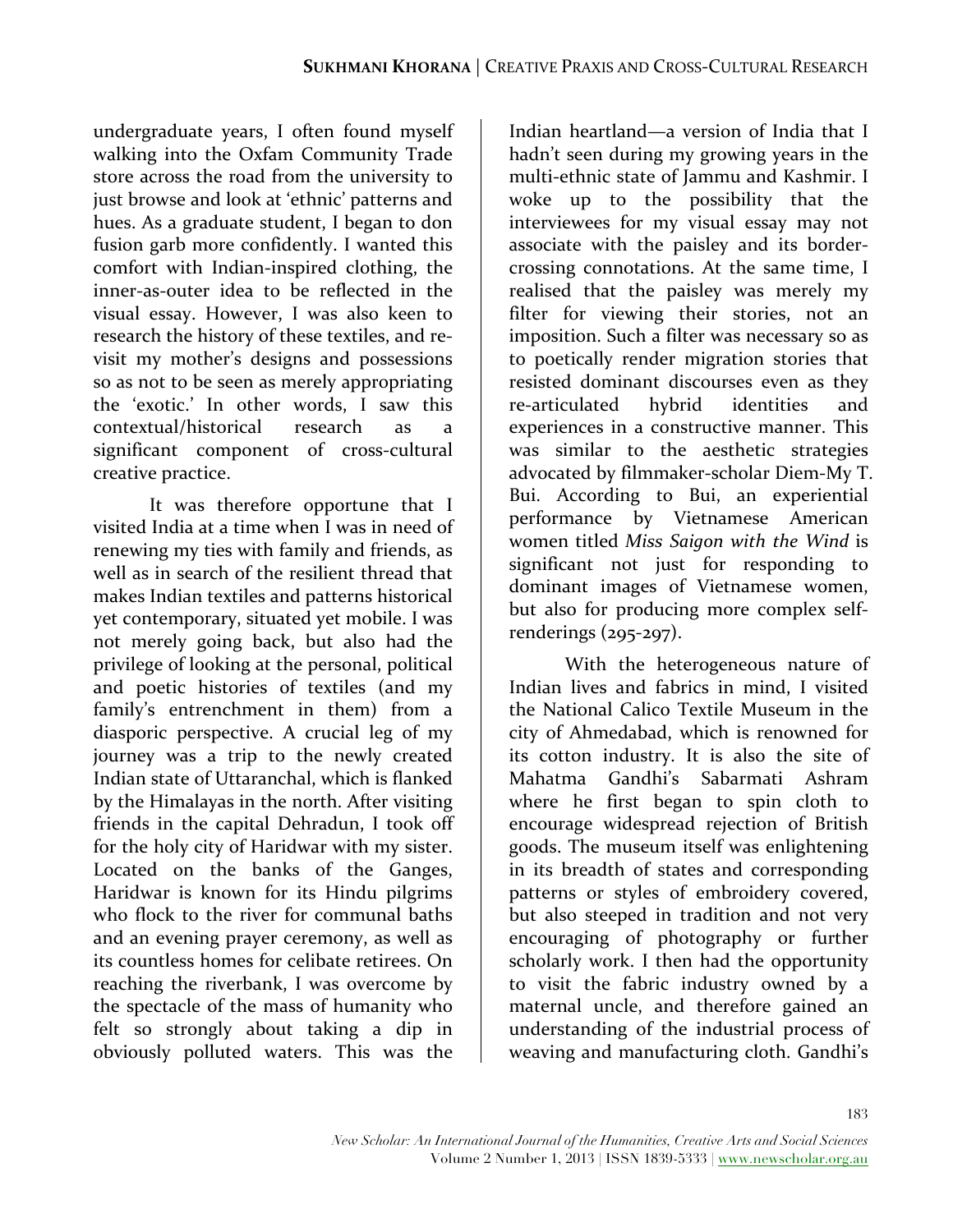ashram was a step back in time from the various shopping malls that have sprung up in Ahmedabad city in the last decade. I was also finally able to locate a book, not specifically on the paisley, but on India's textile exports at one of the city's numerous Crossword bookstores. This was a sign that despite Ahmedabad's recent capitalist revolution, elements of its local history as the nation's textile hub have lived on.

On returning to my hometown of Jammu, I began to examine my mother's scrapbooks and various other designs she sketched during her textile training. I took photos of them, especially her paisleys and leaf motifs, but was not yet sure how I would use these in the visual essay. The book I purchased in Ahmedabad seemed to indicate that cashmere and pashmina shawls originating in Kashmir constituted a large proportion of India's historical textile exports to the west. I recalled my mother's pashmina collection and its vivid colours and paisley borders. She kindly took them out of storage and narrated the story that lay behind many an inheritance or purchase. The paisleys on the shawls were more intricate than any I had seen before, and I knew I had stumbled upon something visually and metaphorically precious. It was the photos of these pashminas that were used during post-production to punctuate and accentuate *I* Journey like a Paisley. It is crucial that I reiterate that this was not a mere affectation, but an important aesthetic strategy. It is also a thread that links my story and the stories of those whom I interviewed to wider socio-political currents, and hence crucial for recognition and impact across cultures and disciplines. The pattern on these shawls may not be a literal

setting, but it was to frame both the roots and the routes of the journey. It is worth noting that this personal diasporic journey is different from the original colonial journey that led to the export of the Kashmir shawl to Europe, and the renaming as well as re-shaping of the paisley pattern to suit English tastes (Sharrad  $64$ ).

### *PRODUCTION*

I found it necessary to broach a wide range of conversation subjects with my interviewees, ranging from the expected ties with Bollywood cinema and Indian food, to the more difficult questions pertaining to living in the diaspora and dealing with religious and marital choices. I use the term 'conversation' rather than the conventional 'interview' to describe these encounters, because I believed that a conversational exchange was more in line with the crosscultural and wider community impact that I was aiming for through the visual project. A one-sided or limited exchange with premeditated questions would have simply appropriated dominant discourses (especially on migration stories), hence my conscious decision to avoid this method of cultural research. 

To materialise the above concerns, it was crucial to choose interviewees with a range of experiences in India and Australia. At the same time, selecting individuals on the basis of variety in age, class, religion, language and other factors for the mere sake of representativeness would not have been true to the poetic essence of the proposed visual essay. Therefore, given that my own narrative role was to act as a springboard for the interviews, I decided to select interviewees based in Adelaide, and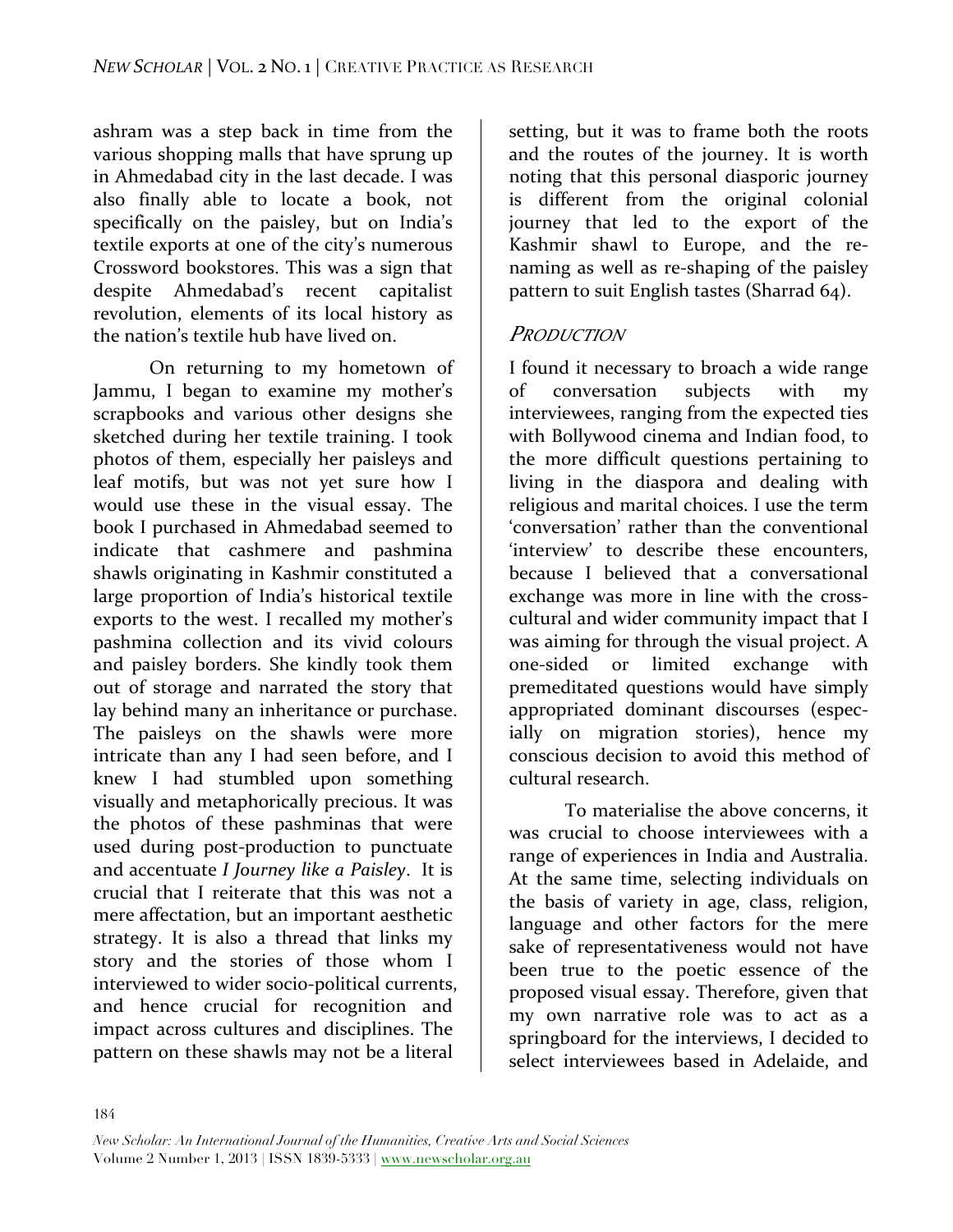from my own generation (varying in age from 20 to 35 years). Another significant filter (partly defined by the method of recruitment) was the education and socioeconomic status of the participants. The majority was tertiary educated or currently studying, and employed as professionals or with 'white-collar' aspirations.

In addition to the interviews and other footage of the Indian diaspora in Adelaide, I also decided to use personal photos and footage at a later stage during the production of the visual essay. This inclusion of the self was a contested issue, and one that I shied away from initially as I did not want the essay to veer into selfindulgence. However, as the interviews progressed, I gave the last two interviewees (who are personal friends) the opportunity to interview me in turn. I was reminded of sociologist Laurel Richardson's struggle with a researcher-focussed narrative voice and her eventual adoption of 'experimental writing.' She says, 'Separating the researcher's story from the people's story implies that the researcher's voice is the authoritative one, a voice that stands above the rest'  $(18)$ . Therefore, my inclusion of the self in relation to other interviewees articulates Richardson's Creative Analytic Process (CAP) methodology in that it 'points to the continual cocreation of the self and social science; they are known through each other'  $(962)$ . I came to realise that the inclusion of my own responses and relevant life segments was crucial to understanding the genesis and evolution of this particular cross-cultural text.

### *POST-PRODUCTION*

The visual essay went through about six cuts before the rough cut was ready, and this process took place from January to July 2009. The conceptual elements of the postproduction stage involved countless decisions regarding not only what to include in the frame, but also how to justify that which is left out. As I listened to the interviews, a story of sorts began to emerge, and I decided to structure it with chapter markers such as 'Journeying on a Bollywood Float,' 'Journeying Past Tradition,' 'Journeying to a Better Place,' to help organise the narrative. This also provided light and shade, as comments on candid topics such as discrimination and religion were followed by humorous anecdotes. I learned to make the cut finer, and edit comments with rhythm while providing enough cutaways and stills of paisleys to reduce the 'talking heads' aspect. After discussion with my supervisor, I decided to conduct Skype interview-conversations with my sisters and parents on film. Segments of these were included in the last section of the visual essay, and helped end the circle that began with discussions of family, homes and choices. This decision was also based on the realisation that the trope of family is important for identification across cultures.

### *SCREENINGS: IMPACT THROUGH CONVERSATION*

The original public screening of *I Journey* Like a Paisley took place on the University of Adelaide's Open Day in August 2009 at an on-campus lecture theatre. I invited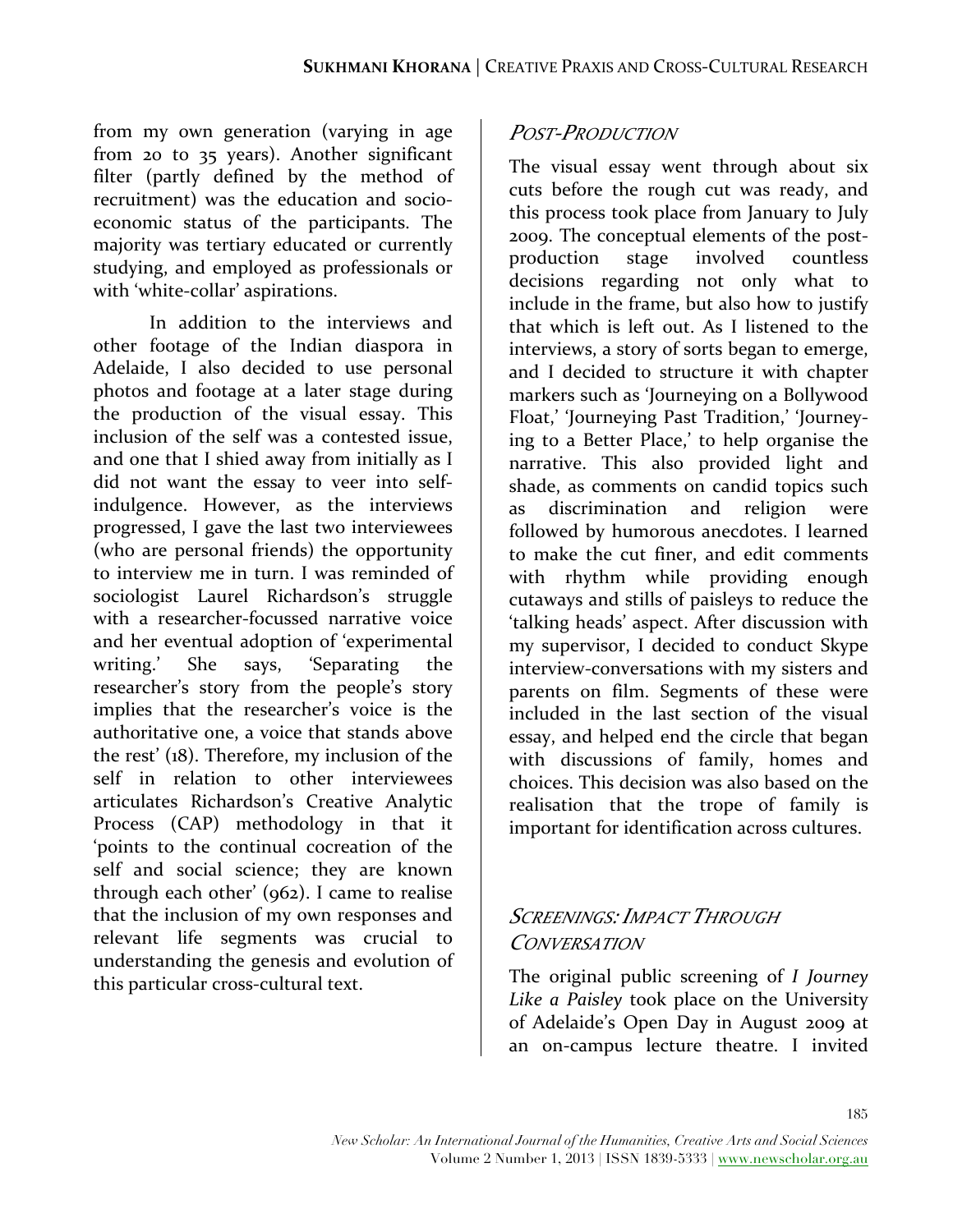friends, colleagues in the discipline, as well as all the participants and their families. The screening itself was marred by a technical error in the guise of low sound. The varying accents of the interviewees and my decision to not include subtitles added to the acoustic confusion, but also possibly made the audience listen harder.

As the screening concluded, I took centre stage and conducted a question and answer session. There were a number of questions about the creative impetus of the project—such as how the visual component evolved from an audience studies response to filmmaker Deepa Mehta's 'elements' trilogy<sup>i</sup> to its current, more poetic<sup>ii</sup> manifestation; and also about my interest in the paisley pattern and how it intersperses the visual essay. Another viewer remarked on footage from my trip to Canada to interview Mehta, and asked whether Indian diasporic life had similar patterns in different parts of the globe. The most difficult response to deal with, by far, was criticism of the technical quality of the visual document, followed by a query about my filmmaking history. I did not apologise for my creation, but rather pointed out that it was the first time I had made a 20-minute solo production as opposed to a collaborative short film. More importantly, to borrow the words of Maria Lovett, a professional filmmaker who made a technically flawed film in a cultural research context, 'I threw much of my skills and experience as a filmmaker out the window when it came to documenting this story...It's about an opening to epiphanic moments"'( $430-431$ ). Such moments certainly dominated instances of audience 

connection and pleasure during the first screening of the visual essay.

The next public screening was only a month later at a weekly seminar series organised by the Discipline of Asian Studies at the University of Adelaide. I was impressed that the chair had chosen to wear a paisley wrap, and later told me she had researched the history of the pattern. The venue was a smaller seminar room, and the audience was composed of students and staff who were unfamiliar with my project. I looked forward to their 'first reader' response, as well as a technical error-free screening. 

I began with an introduction to the project and the nature of the visual essay. This was followed by the screening itself, which seemed more intimate and immediate, possibly due to the size of the room. I then proceeded to detail the preproduction, production and postproduction phases with the aid of web-log entries written during each stage. The ensuing question and answer session took longer to gather momentum, but the responses were valuable. I was again asked to explain the historical significance of the paisley, as well as its contemporary relevance. One of the viewers made a comment about the increasing number of Indian students and corresponding rise in interest in Bollywood culture at her niece's school. This particular response was telling in that it showed cross-cultural, wider community identification with the material.

Since the completion of my doctorate in June 2010, the visual essay has received two further screenings. The first of these was as an installation at the University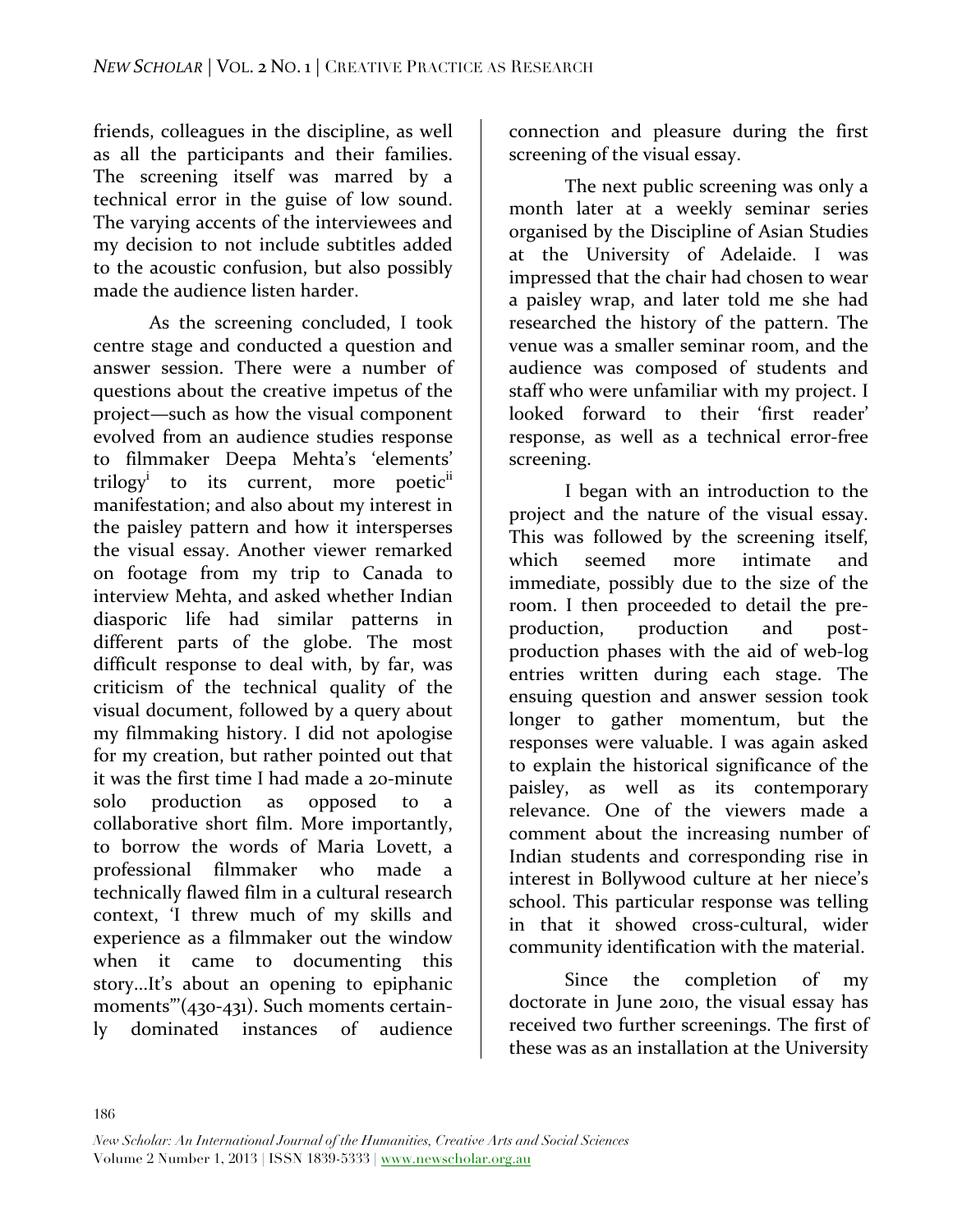of Western Sydney in September 2010, where I presented a paper at the 'Next Generation of Cultural Research Conference.' Even without the sound, the visual text was the subject of discussions about both the importance of the paisley, and also the wider implications of cultural research using creative means. The second of these events was an invited screening at 'Console-ing Passions,' an international conference on television, video, audio, new media and feminism at Flinders University in July 2011. Despite being screened only at academic events thus far, I am pleased that the visual text is crossing disciplinary boundaries within the academy, and provoking questions and responses from non-Indian audiences.

It is the remixed form of the visual essay, and the creative praxis involving a reflection on its autobiographical, narrative and theoretical elements that disrupt the nation- and discipline-bound means of conducting cultural research. This research then becomes cross-cultural and crossdisciplinary from the very first stage of its conceptualisation, and this is a thread that is then also evident in the content and form of the visual essay, and in the audience spaces where it is exhibited. While there are issues of representativeness (of the heterogeneous Indian diaspora in Australia) and technical imperfections that may prevent it from attaining mainstream appeal, the research methodology itself can potentially be applied to other crosscultural contexts.

 $\n **NS**\n$ 

Sukhmani Khorana lectures in media and communication at the University of Wollongong. Previously, she was a Postdoctoral Research Fellow at the Centre for Critical and Cultural Studies, University of Queensland. Along with contemporary Australian and transnational film, she is interested in ethnic and community media, digital storytelling projects, South Asian news media and postcolonial literature. Sukhmani has a forthcoming anthology (from Routledge) on 'crossover cinema.'

### *NOTES*

<sup>i</sup> Indian-Canadian filmmaker Deepa Mehta's 'elements' film trilogy (consisting of *Fire*, *Earth* and *Water*) is the subject of my doctoral dissertation, completed in 2010.

<sup>ii</sup> 'Poetic' here implies not just a reference to aesthetics, but a particular narrative strategy that is experiential rather than plot-driven.

## *WORKS CITED*

Bui, Diem-My T. 'Aesthetic Strategies: Vietnamese American Interventions in Cultural Production.' *Globalizing Cultural Studies: Ethnographic Interventions in Theory, Method, and Policy*. Ed. Cameron McCarthy et al. New York and Oxford: Peter Lang, 2007. 285-304. Print.

Giardina, Michael D. 'Consuming Difference/Performing Hybridity.' *Globalizing Cultural Studies: Ethnographic*  Interventions in Theory, Method, and Policy.

187